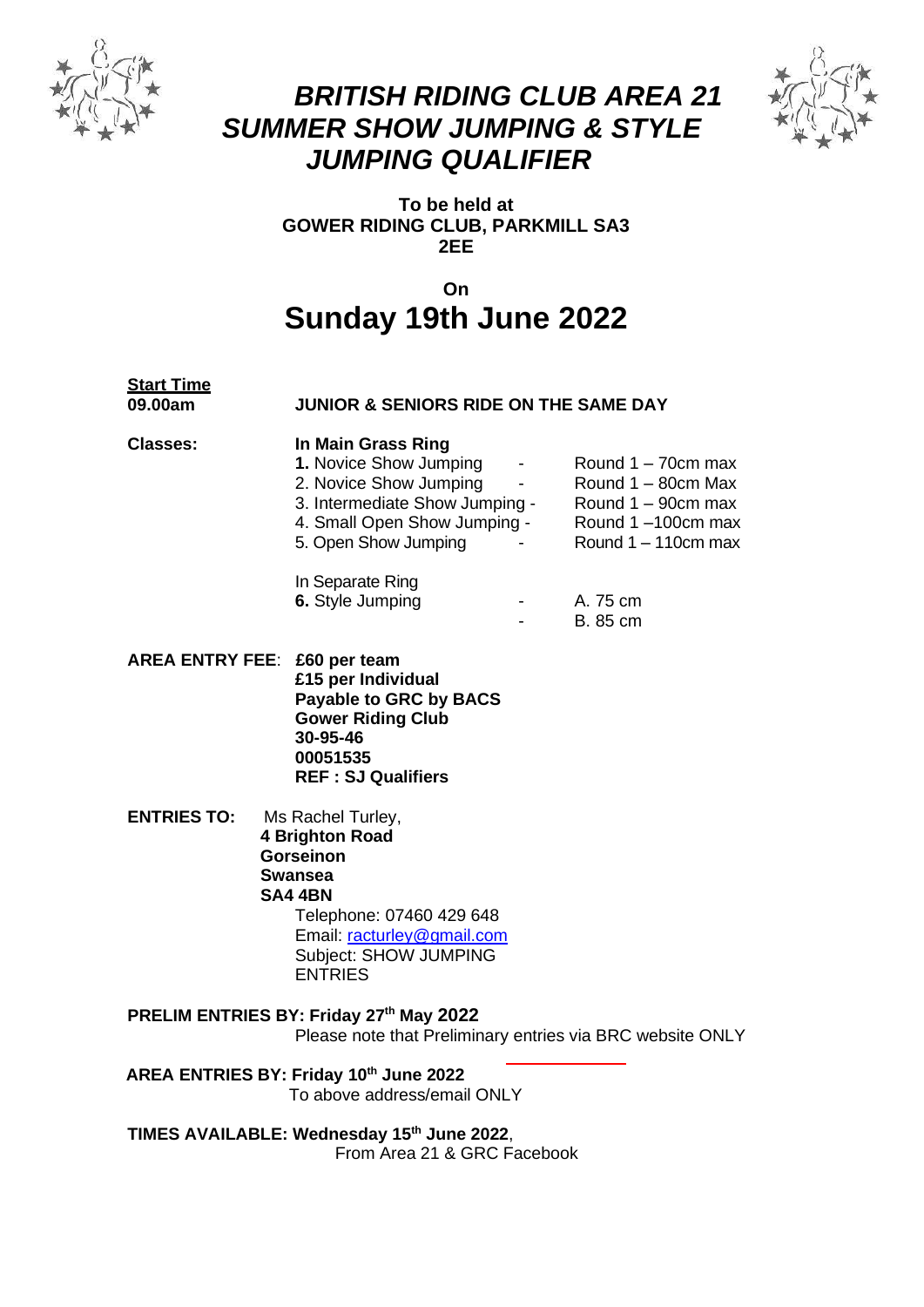#### **ON THE DAY:** Team Managers will be required to declare their team on arrival, and **no later than 30 minutes before the start of the class**, using the official Declaration Forms supplied by BRC HQ. **Each horse will have their Flu Vaccination Certificate /**  Passport checked on the day. Any horse with a certificate found to be incorrect may be allowed to enter H.C. at the discretion of the Official Steward, but this counts as disqualification, so they may not be replaced in their team, either at the qualifier or at the finals, should the team qualify. **Hat and tack inspection will be In hand**

#### **Note: Please park where instructed! Style Show Jumping maybe run in different/reverse order depending on entries.**

- 1 British Riding Clubs 2022 rules apply to all official classes.
- 2 Save for death or personal injury caused by the negligence of the organisers or anyone for whom they are in law responsible, neither the organisers of the events to which these rules apply, nor the British Horse Society, nor any agent, employee or representative of these bodies accepts any liability for any accident, loss, damage, injury or illness to horses, owners, riders, spectators, land, vehicles, their contents and accessories or any other person or property whatsoever, whether caused by their negligence, breach of contract or in any other way whatsoever. The organisers have taken reasonable precautions to ensure the health and safety of everyone present. For these measures to be effective everyone must in turn take all reasonable precautions to avoid and prevent accidents occurring and must obey the instructions of the organisers and their officials and stewards.
- 3 Correct riding dress must be worn in the ring. All riders must wear hard hats to current standard when mounted.
- 4 No misuse of whips, spurs, equipment or practice jumps is allowed.
- 5 Any objection must be made in writing within 30 minutes of the incident, accompanied by a £20 deposit which will be forfeited if the objection is not substantiated.
- 6 Horses can easily be frightened and can be dangerous. Members of the public are requested to use pedestrian walkways where provided and to keep clear of horse areas and horse lanes and to avoid behaviour which might alarm horses. Dogs must be under control on leads at all times.
- 7 **"Senior"** includes all competitors **aged 18** or over on 1st January 2022. "Junior" includes all competitors aged 17 or under on 1st January 2022.
- 9 The judges' decision is final. Riders must obey stewards and other officials.